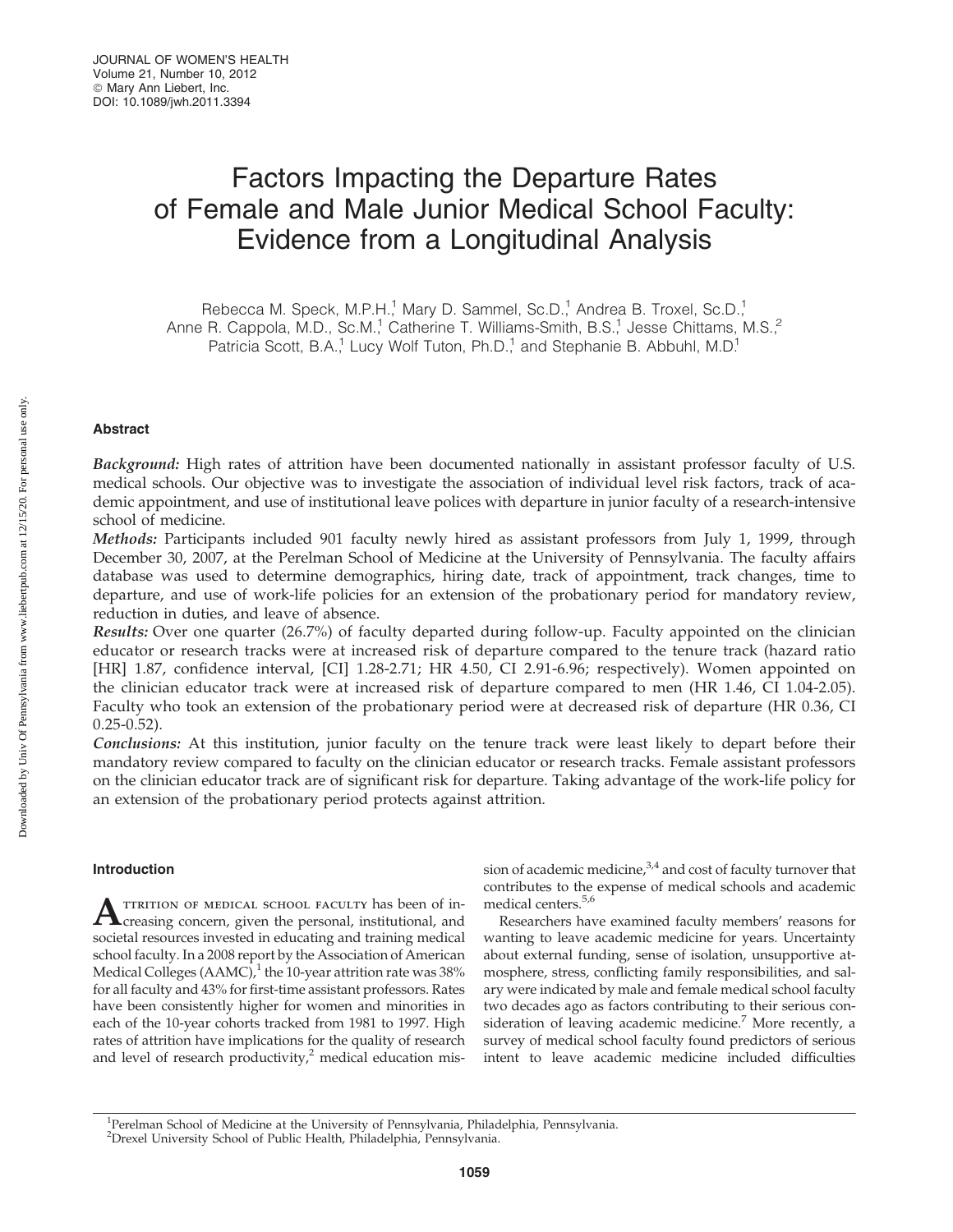balancing work and family life, the inability to comment on performance of institutional leaders, absence of faculty development programs, lack of recognition for clinical work and teaching in promotion evaluations, absence of academic community, and failure of chairs to regularly evaluate academic progress.<sup>4</sup>

Among assistant, associate, and full professors who have left a school of medicine, Cropsey et al. $8$  found reasons for leaving included lack of career/professional advancement, low salary, and chair/department leadership issues. A limitation of this study was that all ranks of faculty were analyzed together, as were tenure and nontenure track faculty. As this study demonstrated, however, most departures from academic medicine occur within the rank of assistant professor, prior to promotion.

Most studies examining faculty members' attrition and promotion rates use cross-sectional data; few longitudinal studies have provided cohort analyses over a period of time. Notable exceptions have been the AAMC 's long-term attrition data<sup>1</sup> and two studies that document slower advancement of women to the associate professor and full professor ranks.<sup>9,10</sup> Currently, there is little evidence about factors and individual characteristics that might be associated with a survival analysis of medical school faculty. The purpose of this study was to quantitatively examine prospectively collected data from a school of medicine faculty affairs database. We sought to investigate the association of individual level factors, track of academic appointment, and use of institutional leave or family-friendly policies with medical school junior faculty departure.

### Materials and Methods

### Setting and subjects

The Perelman School of Medicine (SOM) at the University of Pennsylvania is a research-intensive institution rated second in the country in research and training grants awarded by the National Institutes of Health (NIH). The Penn SOM currently has 1887 full-time faculty, over 960 residents, 245 clinical fellows, and more than 590 postdoctoral fellows in 28 departments.<sup>11,12</sup> Full-time faculty appointed as assistant professors commit to one of four tracks: (1) tenure, (2) clinician educator (CE) (3) research, or (4) academic clinician (AC). Descriptions of each of the tracks are shown in Table 1. Assistant professors may change track but must do so before the end of their sixth year. The tenure and CE tracks are standing faculty tracks, with voting rights and scholarly leave benefits, whereas the research and AC tracks are associated faculty tracks, and tenure is not acquired. The tenure, CE, and research tracks require a probationary period, and an up or out promotion decision is made at or before the terminal year. All new faculty hired as assistant professors on the tenure, research, or CE tracks in the Perelman SOM from July 1, 1999, the point when an electronic database was implemented, through December 30, 2007, were included in this study. AC track faculty were excluded from this analysis because they are not subject to the up or out system and thus are systematically different from the other tracks. De-identified data from the faculty affairs database included self-reported demographic information, approved track appointments, promotions, and other actions. This research was approved by the University of Pennsylvania Institutional Review Board.

# **Outcome**

The principal objective of this study was to determine the factors associated with departure from this institution. One of four mutually exclusive outcomes was recorded for each faculty member: (1) promotion to associate professor, (2) departure from the faculty, (3) change of track, or (4) continuing current rank. The Perelman SOM has an up or out system for the three tracks evaluated in this study; mandatory review for each track can only result in promotion to the rank of associate professor or termination of the appointment and separation from the University. Mandatory review for the tenure track occurs in or before the sixth or ninth year, depending on whether the individual does not or does have clinical responsibilities, respectively. For the CE track, it occurs in or

Table 1. Description of Promotional Tracks at Perelman School of Medicine, University of Pennsylvania

| Track                              | Track description                                                                                                                                                                               | Up or<br>$out^a$ | Mandatory<br>promotion review                | Faculty<br>status |
|------------------------------------|-------------------------------------------------------------------------------------------------------------------------------------------------------------------------------------------------|------------------|----------------------------------------------|-------------------|
| Tenure                             | For faculty who plan to spend the majority of their time<br>in extramurally funded research (usually 80%-100%), often<br>with limited teaching and clinical responsibilities                    | Yes              | In or before 6th<br>or 9th year <sup>b</sup> | <b>Standing</b>   |
| Clinician<br>educator              | Primarily for faculty who spend the majority of their time in clinical<br>practice but who teach and participate in significant scholarship;<br>external grant funding can reduce clinical time | <b>Yes</b>       | In or before<br>9th year                     | <b>Standing</b>   |
| Research                           | Mainly for basic scientists, who choose to concentrate on research,<br>participate in very limited formal teaching, and provide no clinical<br>service                                          | Yes              | In or before<br>9th year <sup>c</sup>        | Associated        |
| Academic<br>clinician <sup>d</sup> | For faculty who devote their time almost entirely to clinical practice<br>and teach a minimum of 100 hours a year; there is no scholarship<br>requirement                                       | No.              | No                                           | Associated        |

<sup>a</sup>Mandatory review can only result in promotion to the rank of associate professor or termination of the appointment and separation from the University.

<sup>b</sup>Probationary period is in the 6th year for individuals without clinical responsibilities and in the 9th year for those with clinical responsibilities.

Prior to 2005, the probationary period was in or before the 6th year.

d This is the newest track; it was added in 2005.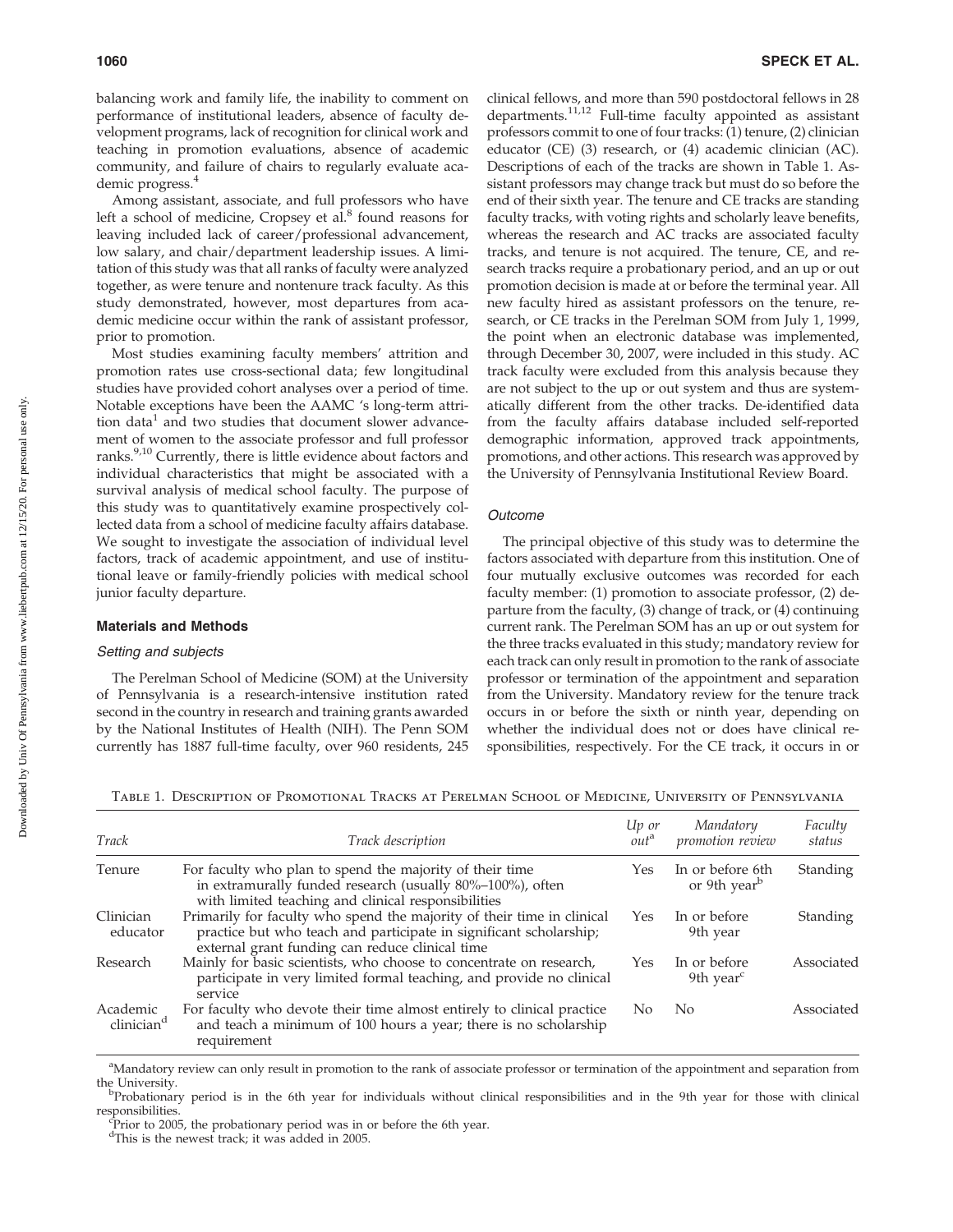# FACTORS OF JUNIOR FACULTY DEPARTURE 1061 1061

before the ninth year.<sup>13</sup> Mandatory review for the research track took place in or before the sixth year until 2005 and has since occurred in the ninth year. Promotion was coded for an approved promotion action in the database. Departure was defined as any separation or departure from the University, including failure of promotion to associate professor at mandatory review. Change of track was identified by a new appointment action under a different track. Assistant professors who had not yet reached the point of mandatory review were assigned the outcome, continuing current rank.

### Risk factors

Factors potentially associated with departure included age at hire, gender, self-reported race and marital status, type and number of degrees, and use of a work-life policy (reduction in duties or extension of probationary period) or leave of absence. A reduction in duties (part-time equivalent at other institutions and employment settings) of up to 50% can be taken for up to 6 years for good and sufficient reason, such as serious illness or injury, care of an ill family member, care of dependent children, or elder care. Reduction in duties is accompanied by a proportional reduction in salary and benefits and proportional extension of the time toward mandatory review. For example, a 50% reduction in duties for 2 years, a 33% reduction for 3 years, and a 25% reduction for 4 years all equal a 1-year extension of the time toward mandatory review. The extension of probationary period policy is used by faculty for the birth/adoption/foster care of a child; for primary or co-equal caregiver to a parent, child, spouse, or domestic partner with a serious health condition; or if unable to perform their duties because of a serious health condition. The extension of the probationary period policy extends the time toward mandatory review by 1 year and may be granted for up to three events for a maximum extension of 3 years. Finally, a leave of absence may be granted for scholarly leave, leave for employment elsewhere, or leave that does not meet another approved category. The leave of absence counts as time accumulated toward mandatory review. All policies are available to men and women faculty.

# Statistical analysis

All analyses were conducted using Stata version 11.0 (StataCorp, College Station, TX) and SAS version 9.2 (SAS Institute, Cary, NC). Descriptive statistics included frequencies and percentages for binary and categorical variables and means and standard deviations (SD) for continuous variables. Binary and categorical variables were analyzed with Pearson chi-square and Fisher exact tests, and continuous measures were compared with the Student  $t$  test. A  $p$  value < 0.05 defined a significant difference in means or the proportion of women and men per variable. We considered Cox proportional hazard models to determine risk factors for time to departure. Departure events were distributed throughout the 8.5 years of follow-up; other outcome possibilities (promotion, change of track, or continuing) were considered censored at the time of event or end of study, December 31, 2007. A competing risk proportional hazards model<sup>14</sup> was used to evaluate associations with time to departure, accounting for promotion as a competing risk event. For both models, covariates of interest included gender, race, marital status, track, and use of reduction in duties, extension of the probationary period, and leave of absence. Reduction in duties and leave of absence were considered time varying covariates; a binary variable indicated use of extension of the probationary period policy. The tenure track served as the reference group for comparisons. To investigate whether time to departure differed by gender within track, an interaction term between gender and track was included to estimate associations for women compared to men separately for each track. The interaction term was included in both the standard and competing risk models.

### **Results**

Between July 1, 1999, and December 31, 2007, 901 faculty were newly hired as assistant professors in the Perelman SOM. Baseline summary statistics are presented in Table 2. At baseline, men and women new hires did not differ on age, median time at risk, use of a leave of absence, or actions taken (promotion, departure, change of track, or continuing). Marital status of men and women differed significantly  $(p=0.025)$ , with a greater proportion of men than women married at hire (men 54% vs. women 44%). Racial makeup also differed significantly by gender ( $p < 0.001$ ). Specifically, a higher proportion of men compared to women were white (men 72% vs. women 66%), and a greater proportion of women compared to men were black (women 7% vs. men 2%). There was a significant difference in the proportion of men and women appointed on each promotion track  $(p=0.011)$ . Academic degrees received also differed significantly by gender ( $p = 0.003$ ); in particular, a greater proportion of men than women had a combined M.D. and Ph.D. (men 16% vs. women 7%). Finally, men and women differed significantly in the use of a reduction in duties (women 2.5% vs. men  $0.2\%$ ,  $p = 0.002$ ) and an extension of the probationary period (women 34% vs. men 20%, p < 0.0001).

During follow-up, 241 (27%) assistant professors departed from the medical school faculty (terminated or quit). Results of the Cox and competing risk models are in Table 3; the competing risk model is reported. Faculty on the CE track (hazard ratio [HR] 1.87, 95% confidence interval [CI] 1.28-2.71,  $p = 0.001$ ), and research track (HR 4.50, 95% CI 2.91-6.96,  $p = 0.001$ ) were at increased risk of departure compared to tenure track faculty. Taking an extension of the probationary period was significantly protective against departure (HR 0.36, 95% CI 0.25-0.52,  $p < 0.001$ ). Taking a leave of absence was associated with an increased risk of departure (HR 9.78, 95% CI 4.40-21.76  $p < 0.001$ ), although used by only 1% of the cohort. Taking a reduction in duties, also used by 1% of the cohort, was associated with an increased risk of departure (HR 3.12, 95% CI 1.17-8.33,  $p=0.023$ ) as well. Marital status and race were considered in the models and found to be nonsignificant and did not modify or confound the observed effects. Gender alone was not a significant risk factor for departure; however, when modeled as an interaction term with track, it was significant (Table 4). Women on the CE track (62% of all women in the cohort) were at increased risk of departure (HR 1.46, 95% CI 1.04-2.05  $p < 0.001$ ); the curves for time to departure are shown in Figure 1. There was no difference in risk of departure for women and men within the tenure or research tracks.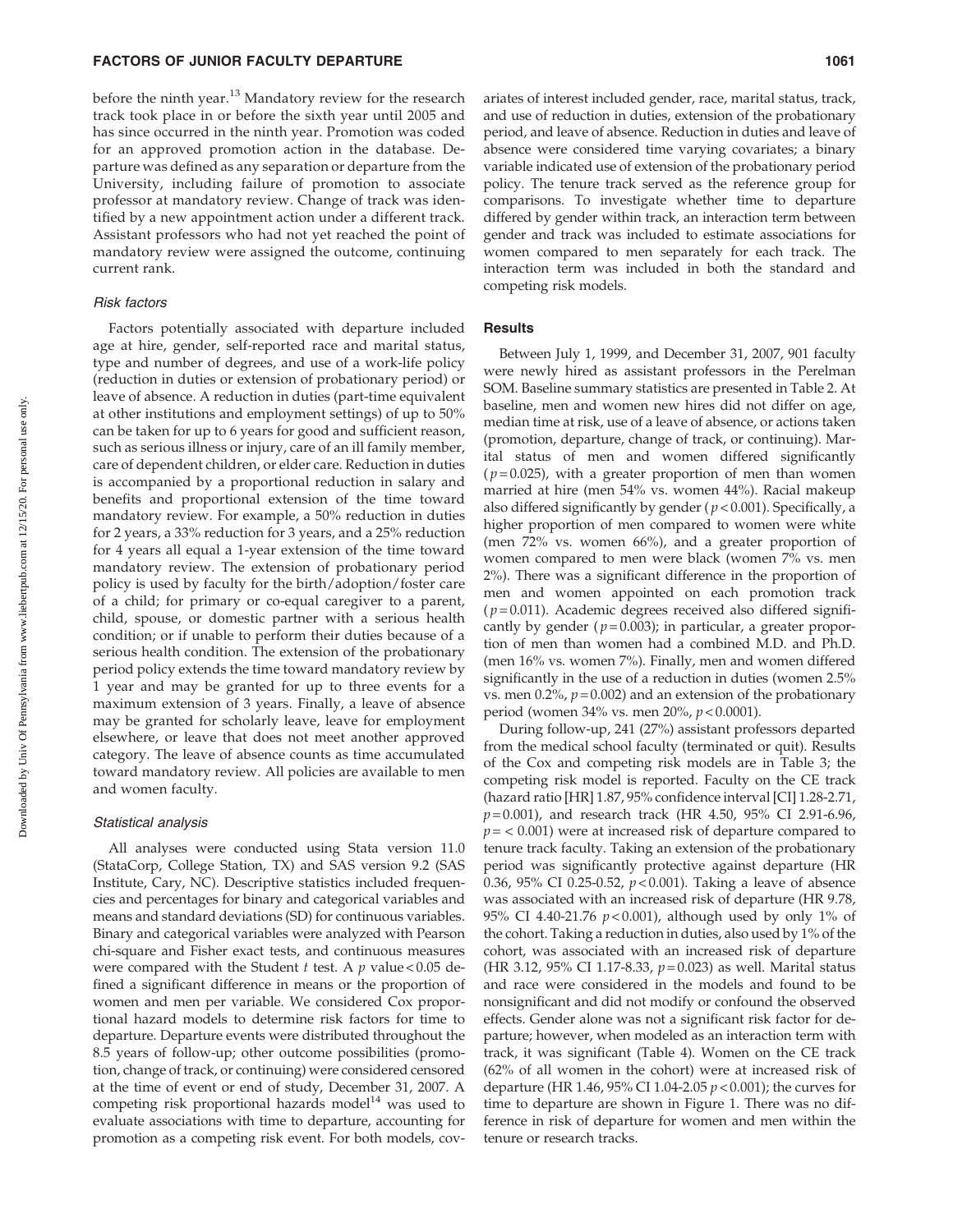|  | TABLE 2. SUMMARY STATISTICS OF ASSISTANT PROFESSORS HIRED BETWEEN JULY 1, 1999, AND DECEMBER 31, 2007 |  |  |  |  |
|--|-------------------------------------------------------------------------------------------------------|--|--|--|--|
|--|-------------------------------------------------------------------------------------------------------|--|--|--|--|

|                                  | $n$ (%) or Mean (SD) |            |            |                    |
|----------------------------------|----------------------|------------|------------|--------------------|
|                                  | All                  | Men        | Women      | p value            |
| Total appointments               | 901                  | 566 (62.8) | 335 (37.2) | < 0.001            |
| Age <sup>a</sup>                 | 37.1 (4.7)           | 37.3 (4.5) | 36.9(5.1)  | 0.24               |
| Marital status                   |                      |            |            |                    |
| Single                           | 260 (28.9)           | 146 (25.8) | 114 (34.0) | 0.025              |
| Married                          | 457 (50.7)           | 308 (54.4) | 149 (44.5) |                    |
| Divorced                         | 3(0.3)               | 2(0.4)     | 1(0.3)     |                    |
| Missing/unknown                  | 181(20.1)            | 110 (19.4) | 71 (21.2)  |                    |
| Race                             |                      |            |            |                    |
| White                            | 628 (69.7)           | 407 (71.9) | 221 (66.0) | < 0.001            |
| <b>Black</b>                     | 31(3.4)              | 9(1.6)     | 22(6.6)    |                    |
| Asian                            | 211 (23.4)           | 135(23.9)  | 76 (22.7)  |                    |
| Hispanic                         | 27(3.0)              | 14 (2.5)   | 13(3.9)    |                    |
| Pacific Islander                 | 4(0.4)               | 1(0.2)     | 3(0.9)     |                    |
| Promotion track                  |                      |            |            |                    |
| Clinician educator               | 517 (57.4)           | 308 (54.4) | 209 (62.4) | 0.011              |
| Research                         | 189(21.0)            | 118 (20.8) | 71 (21.2)  |                    |
| Tenure                           | 195 (21.6)           | 140 (24.7) | 55 (16.4)  |                    |
| Degree                           |                      |            |            |                    |
| M.D. or equivalent <sup>b</sup>  | 477 (52.9)           | 291 (51.4) | 186 (55.5) | 0.003 <sup>c</sup> |
| M.D. or equivalent + Masters     | 15(1.6)              | 10(1.8)    | 5(1.5)     |                    |
| M.D. or equivalent + Ph.D.       | 113(12.5)            | 89 (15.7)  | 24 (7.2)   |                    |
| Ph.D. or equivalent <sup>d</sup> | 276 (30.6)           | 162 (28.6) | 114 (34.0) |                    |
| Ph.D. or equivalent + Masters    | 3(0.3)               | 3(0.5)     | 0(0)       |                    |
| Missing/unknown                  | 17(1.9)              | 11(1.9)    | 6(1.9)     |                    |
| Median time at risk in years     | 3.55                 | 3.6        | 3.4        | 0.08               |
| Reduction in duties              | 9(1.0)               | 1(0.2)     | 8(2.5)     | 0.002              |
| Leave of absence                 | 9(1.0)               | 4(0.7)     | 5(1.5)     | 0.30               |
| Extension of probationary period | 224 (24.9)           | 111 (19.6) | 113 (33.7) | < 0.0001           |
| Actions                          |                      |            |            |                    |
| Promotion                        | 62(6.9)              | 45 (7.9)   | 17(5.1)    | 0.19               |
| Departure                        | 241 (26.7)           | 149 (26.3) | 92 (27.4)  |                    |
| Change of track                  | 44 (4.9)             | 23(4.1)    | 21(6.3)    |                    |
| Continuing                       | 554 (61.5)           | 349 (61.7) | 205(61.2)  |                    |

 $a_n = 899$ ; age is missing for 1 man and 1 woman.

<sup>b</sup>Includes MBBS, D.O., M.B., B.Ch.

Fisher's exact test  $p$  value.<br> $\frac{d_{\text{Include}}}{d_{\text{Include}}}$  DFPH DSc, Sc I

<sup>d</sup>Includes DrPH, D.Sc., Sc.D.

SD, standard deviation.

# Discussion

The purpose of this study was to determine the rate of attrition and evaluate independent risk factors for departure in a cohort of newly hired junior faculty at a research-intensive school of medicine. Tenure track faculty experienced longevity, whereas individuals appointed on the CE and research tracks had significantly increased risks for departure. The risk of departure was increased for women compared to men faculty in the CE track, the largest track of faculty and the track with the greatest number of women.

The explanation for the higher risk of departure for individuals on the CE track cannot be determined from our data. However, evidence in the literature about faculty with significant clinical commitments can provide some context. In a qualitative study of 96 faculty from five medical schools,

|                                  | Time to departure<br>HR (95% CI) | p value | Competing risk<br>HR (95% CI) | p value |
|----------------------------------|----------------------------------|---------|-------------------------------|---------|
| Tenure track <sup>a</sup>        | 1.00                             |         | 1.00                          |         |
| Clinician educator track         | $1.88(1.28-2.75)$                | 0.001   | $1.87(1.28-2.71)$             | 0.001   |
| Research track                   | $4.71(3.08 - 7.21)$              | < 0.001 | $4.50(2.91-6.96)$             | < 0.001 |
| Women vs. men                    | $1.27(0.97-1.65)$                | 0.077   | $1.28(0.98-1.67)$             | 0.070   |
| Extension of probationary period | $0.35(0.24-0.50)$                | < 0.001 | $0.36(0.25-0.52)$             | < 0.001 |
| Leave of absence                 | 9.76 (3.96-24.04)                | < 0.001 | 9.78 (4.40-21.76)             | < 0.001 |
| Reduction in duties              | $3.05(1.12-8.33)$                | 0.030   | $3.12(1.17-8.33)$             | 0.023   |
|                                  |                                  |         |                               |         |

a Reference group.

CI, confidence interval; HR, hazard ratio.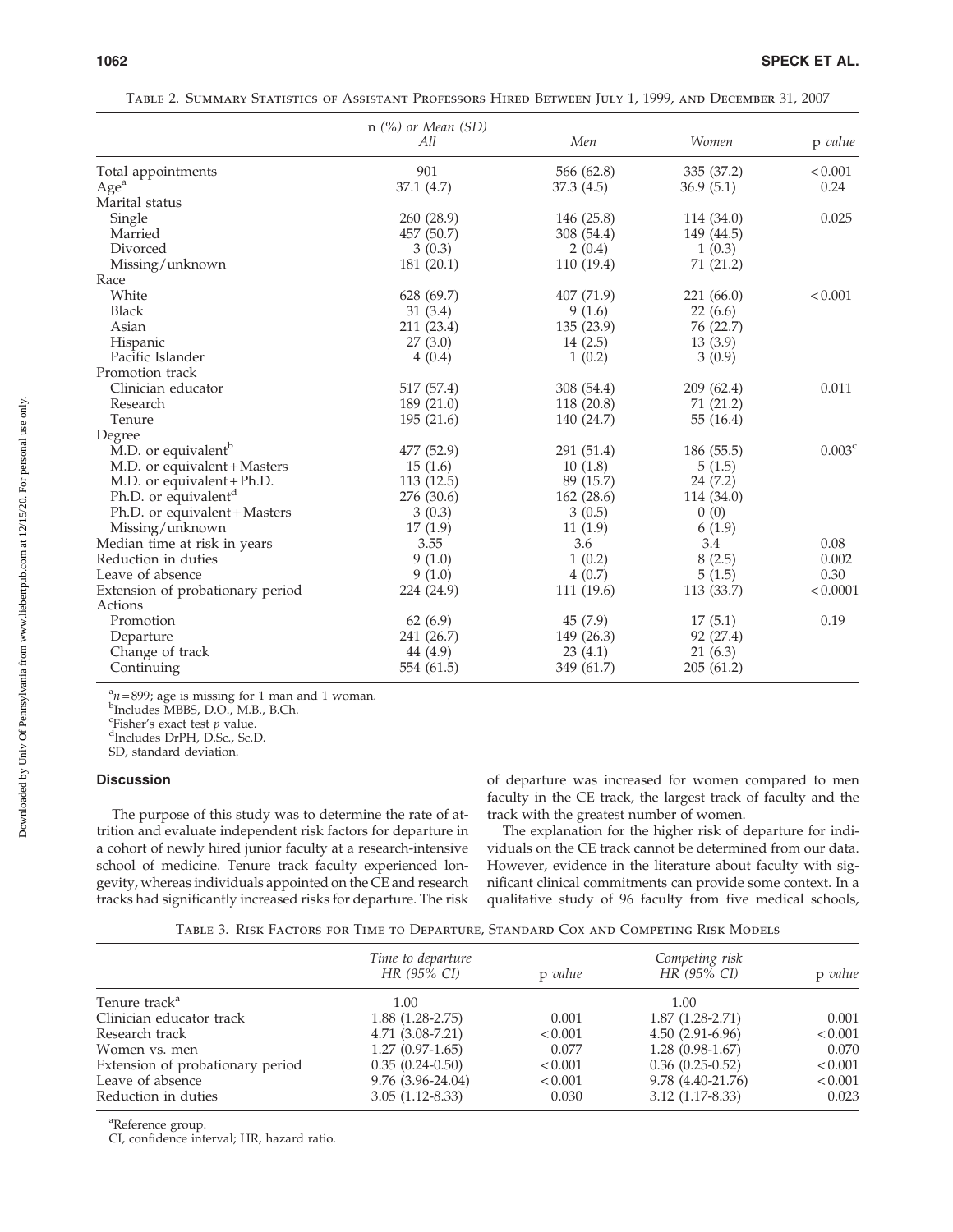### FACTORS OF JUNIOR FACULTY DEPARTURE 1063

Table 4. Interaction of Gender and Track for Time to Departure, Standard Cox and Competing Risk Models

|                                   | Time to departure HR (95% CI) |      | p value Competing risk HR (95% CI) | p value |
|-----------------------------------|-------------------------------|------|------------------------------------|---------|
| Track * gender                    |                               | 0.50 |                                    | 0.44    |
| Tenure: Women vs. men             | $1.19(0.57-2.51)$             | 0.64 | $1.22(0.58-2.58)$                  | 0.60    |
| Clinician educator: Women vs. men | $1.43(1.02 - 2.01)$           | 0.04 | $1.46(1.04-2.05)$                  | 0.03    |
| Research: Women vs. men           | $1.01(0.61-1.66)$             | 0.97 | $0.99(0.59-1.65)$                  | 0.96    |
|                                   |                               |      |                                    |         |



FIG. 1. Time to departure by track and gender.

many faculty described institutional behaviors that led them to conclude their academic medical center undervalued excellence in clinical care and their social and educational missions.<sup>15</sup> Incongruence between individual and institutional values was seen across gender, career stage, race, and discipline, and female leaders appeared more likely than male leaders to identify this misalignment. Grigsby and Thorn $dyke^{16}$  point to the need to formulate a discrete definition of clinical scholarship allowing for greater recognition and reward of faculty with substantial clinical responsibilities in the promotion and tenure process.

In addition, academic medical centers have come to depend, more than ever before, on clinical revenue margins to support the research, education, and service missions.<sup>17,18</sup> Increased demand for intense clinical productivity has changed the academic environment for most CE track faculty, leaving little to no discretionary time for scholarship unless supported by external grants for clinical release time. In turn, a competitive grant-funded career is not easily managed without the protected time afforded by tenure track startup packages and singular focus of tenure track positions.<sup>19,20</sup> This catch 22 is challenging for CE track faculty to navigate. When layered on a background of rigorous promotion publication expectations and a finite up or out promotion period, the competing demands of increasing clinical productivity and competitive grant requirements to buy scholarship time become difficult to reconcile for even the most talented faculty. We doubt that this dual squeeze will be sustainable for most faculty and wonder if this will lead many medical schools to gravitate to a track system where faculty are either almost exclusively research or clinical, with a disappearance of faculty who divide their time more equally.

The risk of departure for research track faculty in the present study was highest among the three tracks. An internal review of this track in 2005 found some ambiguity around the expectation of research independence vs. collaboration, and this confusion may have contributed to higher faculty turnover, although we could not specifically investigate this hypothesis in the current study. There continues to be discussion about the definition of collaborative research achievements and their value in traditional research-oriented promotions. This is clearly an area of active debate, with increasing appreciation for the individual contributions that play a key role in multidisciplinary and collaborative research. Unfortunately, when promotion criteria are in evolution, faculty can get caught in shifting expectations that are not intentional but are, nonetheless, difficult to manage.

The higher departure rate of the CE and research track faculty may also be due to differences in mentoring. An internal faculty survey of assistant professors, conducted in 2003, found satisfaction with mentoring differed by appointment track ( $p = 0.0002$ ).<sup>21</sup> On a 10-point scale, satisfaction with mentoring was highest for tenure track (mean 7.4, SD 2.4) and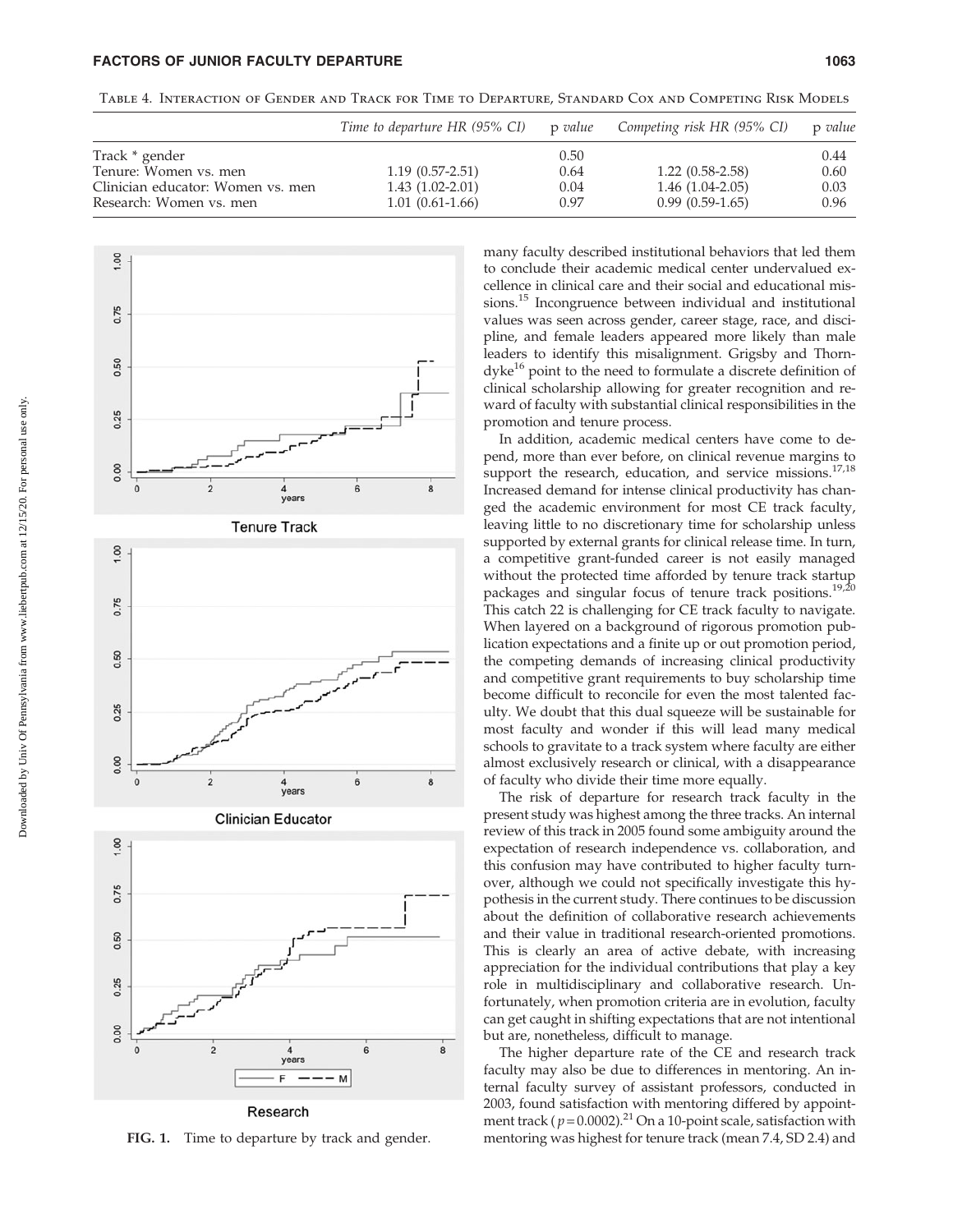lower for the CE (mean 6.3, SD 2.9) and research tracks (mean 6.0, SD 3.2) and, thus, was associated with greater job satisfaction and less expectation of leaving the institution within the next few years.

Although the present study found women in the CE track experienced an increased risk of departure compared to men, attrition was similar for men and women overall. Data on such important potential factors as child and family obligations, $2^2$ dual career marriage or partner relationships,<sup>23</sup> mentoring experiences, $^7$  salary and compensation, $^{24}$  and unconscious bias $^{25}$ were unavailable for analysis and may contribute to understanding our results. Additional data collection would aid in exploring these questions.

Difficulty balancing work and family is a risk factor for seriously considering leaving an institution.<sup>4,26</sup> Our data suggest that the additional flexibility afforded by use of an extension of the probationary period is protective against departure, a 64% reduced risk. From the onset of this study in 1999 up until 2006, this extension did not occur automatically but was requested in writing by the faculty member and approved by the chair and the provost. Despite that, one third of women and one fifth of men in this study cohort used the policy, indicating interest and usefulness for both women and men. Since 2006, however, this process has become more of a right than a request, and a simple form is transmitted to the provost's office with the expectation of approval unless compelling factors require its denial. In addition, when the dean solicits letters from outside reviewers for promotion, it is now explicitly stated that the candidate has taken an approved extension and that the productivity should be evaluated as if the probationary period were of normal duration, making sure that the candidate is not penalized for having received the extension. We believe that these changes have led to even further use and acceptance of this policy in enhancing the family-friendly culture of our institution. Conversely, taking a leave of absence was associated with a nearly 10-fold increased risk of departure. Of the 9 (1%) individuals who took a leave of absence, 6 departed. Use of the other available work-life policy, a reduction in duties, was also associated with a significant increased risk of departure, although also used by only 9 (1%) individuals.

Strengths of our study include the size of our cohort, individual level data on demographic and other factors, and the longitudinal design. One limitation is the restricted amount of follow-up time. In 8.5 years of follow-up (median of 3.55 years), 7% of the cohort had been promoted, and 61.5% of the sample were labeled as continuing. With additional follow-up time, it is possible that the rate of departure in the research track may become more comparable, or it could end up being higher because of their shorter probationary period. Regardless, additional follow-up would strengthen this study. Another limitation is the use of data from a single institution. It is unknown how our faculty track appointments and available work-life policies compare to those at academic medical institutions across the country.

# **Conclusions**

Our findings demonstrate that a longitudinal analysis of assistant professor faculty can uncover risk factors for departure. This approach can guide institutional efforts to explore solutions supportive of all faculty, with individualization by track and gender. Our data suggest work-life policies, such as extension of the probationary period, should be widely publicized and considered by all faculty who qualify for their use. Infrequent use of other work-life policies, such as reduction in duties and leave of absence, should be explored and their impact measured. Institutional efforts to retain talented, newly hired junior faculty will save intellectual capital and faculty turnover costs, maximizing an institution's return on investment and allowing academic medicine to attract the best and brightest new generation of medical school faculty.

### Disclosure Statement

The authors have no actual or potential commercial or financial disclosures to report.

#### **References**

- 1. Alexander H, Lang J. The long-term retention and attrition of U.S. medical school faculty. Washington, DC: Association of American Medical Colleges, 2008.
- 2. Committee on Maximizing the Potential of Women in Academic Science and Engineering NAoS, National Academy of Engineering, and Institute of Medicine. Examining persistence and attrition. Beyond bias and barriers: Fulfilling the potential of women in academic science and engineering. Washington, DC: National Academy Press, 2007:50–112.
- 3. Bland CJ, Seaquist E, Pacala JT, Center B, Finstad D. One school's strategy to assess and improve the vitality of its faculty. Acad Med 2002;77:368–376.
- 4. Lowenstein SR, Fernandez G, Crane LA. Medical school faculty discontent: Prevalence and predictors of intent to leave academic careers. BMC Med Educ 2007;7:37.
- 5. Waldman JD, Kelly F, Arora S, Smith HL. The shocking cost of turnover in health care. Health Care Manage Rev 2004;29: 2–7.
- 6. Schloss EP, Flanagan DM, Culler CL, Wright AL. Some hidden costs of faculty turnover in clinical departments in one academic medical center. Acad Med 2009;84:32–36.
- 7. Fried LP, Francomano CA, MacDonald SM, et al. Career development for women in academic medicine: Multiple interventions in a department of medicine. JAMA 1996;276: 898–905.
- 8. Cropsey KL, Masho SW, Shiang R, Sikka V, Kornstein SG, Hampton CL. Why do faculty leave? Reasons for attrition of women and minority faculty from a medical school: Fouryear results. J Womens Health 2008;17:1111–1118.
- 9. Tesch BJ, Wood HM, Helwig AL, Nattinger AB. Promotion of women physicians in academic medicine. Glass ceiling or sticky floor? JAMA 1995;273:1022–1025.
- 10. Nonnemaker L. Women physicians in academic medicine: New insights from cohort studies. N Engl J Med 2000;342: 399–405.
- 11. Vice Provost for University Life. Handbook for faculty and academic administrators. Philadelphia, PA: University of Pennsylvania, 2011.
- 12. Mulhern V. Personal communication [email] March 9, 2011. Office of Faculty Affairs and Professional Development. University of Pennsylvania. Philadelphia, PA.
- 13. Committee on Appointments and Promotions. COAP guidelines. Philadelphia, PA: University of Pennsylvania, School of Medicine, 2010.
- 14. Fine JP, Gray RJ. A proportional hazards model for the subdistribution of a competing risk. J Am Stat Assoc 1999;94: 496–509.